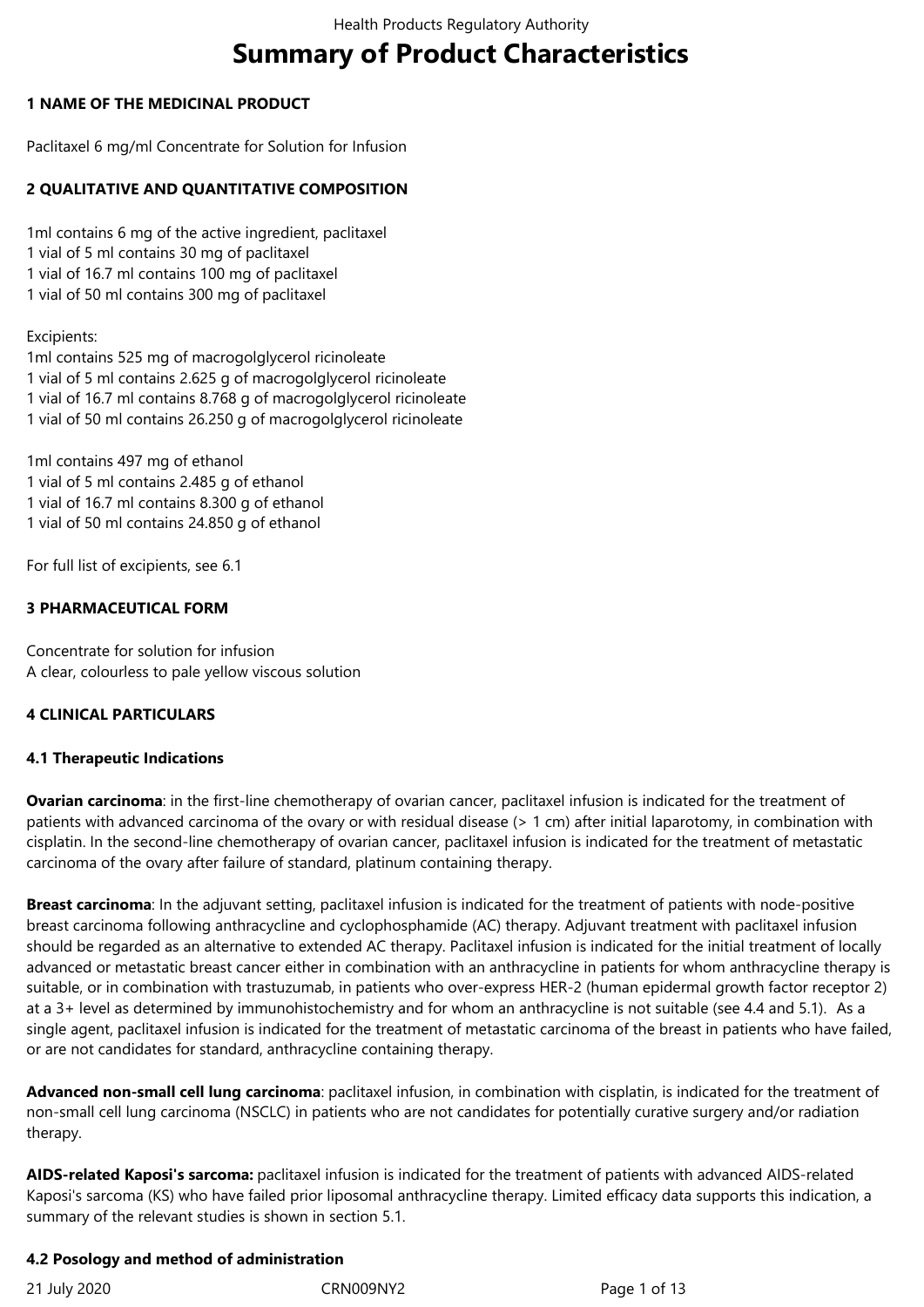All patients must be premedicated with corticosteroids, antihistamines, and  $H_2$  antagonists prior to paclitaxel infusion, e.g.

| <b>Drug</b>                 | <b>Dose</b>           | Administration prior to paclitaxel infusion                                                                         |
|-----------------------------|-----------------------|---------------------------------------------------------------------------------------------------------------------|
| dexamethasone               |                       | 20 mg oral* or IV   For oral administration:<br>approximately 12 and 6 hours or for IV administration: 30 to 60 min |
| diphenhydramine** 50 mg IV  |                       | 30 to 60 min                                                                                                        |
| cimetidine or<br>ranitidine | 300 mg IV<br>50 mg IV | 30 to 60 min                                                                                                        |

\* 8-20 mg for KS patients

\*\* or an equivalent antihistamine e.g. chlorpheniramine

Paclitaxel infusion should be administered through an in-line filter with a microporous membrane  $\leq 0.22$  µm (see 6.6).

#### **Ovarian carcinoma**

**First-line chemotherapy of ovarian carcinoma**: although other dosage regimens are under investigation, a combination regimen of paclitaxel infusion and cisplatin is recommended. According to duration of infusion, two doses of paclitaxel infusion are recommended: paclitaxel infusion 175 mg/m<sup>2</sup> administered intravenously over 3 hours, followed by cisplatin at a dose of 75 mg/m<sup>2</sup> every three weeks or paclitaxel infusion 135 mg/m<sup>2</sup>, in a 24-hour infusion, followed by cisplatin 75 mg/m<sup>2</sup>, with a three week interval between courses (see 5.1).

**Second-line chemotherapy of ovarian carcinoma**: the recommended dose of paclitaxel infusion is 175 mg/m<sup>2</sup> administered over a period of three hours, with a three week interval between courses.

#### **Breast carcinoma**

Adjuvant chemotherapy in breast carcinoma: the recommended dose of paclitaxel infusion is 175 mg/m<sup>2</sup> administered over a period of three hours every three weeks for four courses, following AC therapy.

**First-line chemotherapy of breast carcinoma**: when used in combination with doxorubicin (50 mg/m<sup>2</sup>), paclitaxel infusion should be administered 24 hours after doxorubicin. The recommended dose of paclitaxel infusion is 220 mg/m<sup>2</sup> administered intravenously over a period of three hours, with a three-week interval between courses (see 4.5 and 5.1).

When used in combination with trastuzumab, the recommended dose of paclitaxel infusion is 175 mg/m<sup>2</sup> administered intravenously over a period of 3 hours, with a 3-week interval between courses (see 5.1).

Paclitaxel infusion may be started the day following the first dose of trastuzumab or immediately after the subsequent doses of trastuzumab if the preceding dose of trastuzumab was well tolerated (for detailed trastuzumab posology see the Summary of Product Characteristics of trastuzumab).

**Second-line chemotherapy of breast carcinoma**: the recommended dose of paclitaxel infusion is 175 mg/m<sup>2</sup> administered over a period of three hours, with a three-week interval between courses.

#### **Advanced non-small cell lung carcinoma**

**Treatment of advanced NSCLC**: the recommended dose of paclitaxel infusion is 175 mg/m<sup>2</sup> administered over a period of three hours, followed by cisplatin 80 mg/m<sup>2</sup>, with a three week interval between courses.

#### **AIDS-related Kaposi's sarcoma**

**Treatment of AIDS-related KS:** the recommended dose of paclitaxel infusion is 100 mg/m<sup>2</sup> administered as a three-hour intravenous infusion every two weeks. Subsequent doses of paclitaxel infusion should be administered according to individual patient tolerance.

Paclitaxel infusion should not be readministered until the neutrophil count is 1,500/mm<sup>3</sup> (≥1,000/mm<sup>3</sup> for KS patients) and the platelet count is 100,000/mm<sup>3</sup> (≥75,000/mm<sup>3</sup> for KS patients). Patients who experience severe neutropenia (neutrophil count <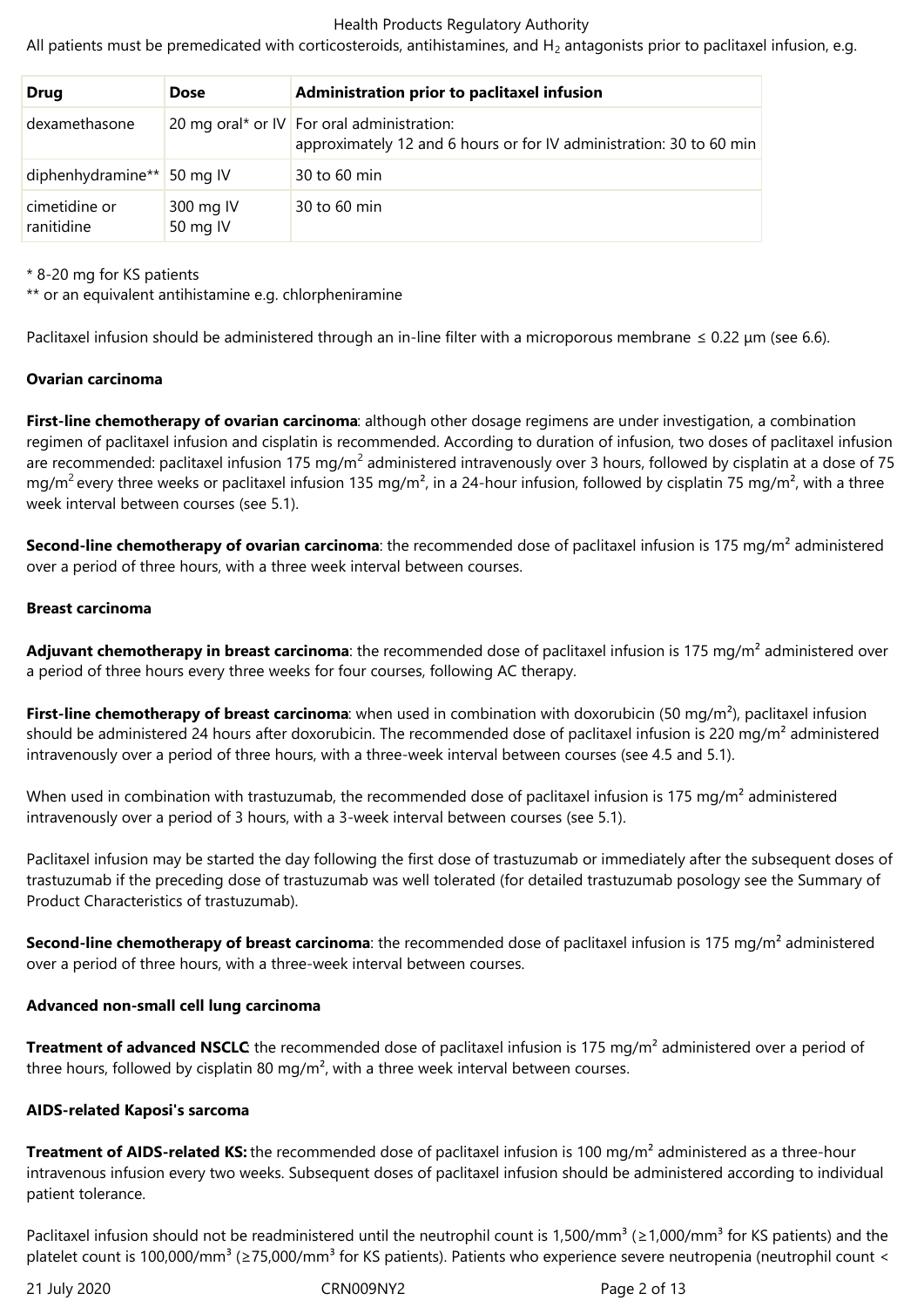500/mm<sup>3</sup> for 7 days) or severe peripheral neuropathy should receive a dose reduction of 20% for subsequent courses (25% for KS patients) (see 4.4).

**Patients with hepatic impairment:** Inadequate data are available to recommend dosage alterations in patients with mild to moderate hepatic impairments (see 4.4 and 5.2). Patients with severe hepatic impairment should not be treated with paclitaxel.

**Paediatric use:** Paclitaxel is not recommended for use in children below 18 years due to lack of data on safety and efficacy.

# **4.3 Contraindications**

Paclitaxel is contra-indicated in patients with severe hypersensitivity to paclitaxel or to any ingredient, especially macrogolglycerol ricinoleate (see 4.4).

Paclitaxel is contraindicated during pregnancy and lactation (see 4.6) and should not be used in patients with baseline neutrophils  $< 1.500/mm^3$  ( $< 1.000/mm^3$  for KS patients).

In KS, paclitaxel is also contraindicated in patients with concurrent, serious, uncontrolled infections.

# **4.4 Special warnings and precautions for use**

Paclitaxel should be administered under the supervision of a physician experienced in the use of cancer chemotherapeutic agents. Since significant hypersensitivity reactions may occur, appropriate supportive equipment should be available. Patients must be pre-treated with corticosteroids, antihistamines and  $H_2$  antagonists (see 4.2).

Paclitaxel should be given *before* cisplatin when used in combination (see 4.5).

*Significant hypersensitivity reactions* characterised by dyspnoea and hypotension requiring treatment, angioedema and generalised urticaria have occurred in < 1% of patients receiving paclitaxel after adequate premedication. These reactions are probably histamine-mediated. In the case of severe hypersensitivity reactions, paclitaxel should be discontinued immediately, symptomatic therapy should be initiated and the patient should not be rechallenged with the drug.

**Bone marrow suppression** (primarily neutropenia) is the dose-limiting toxicity. Frequent monitoring of blood counts should be instituted. Patients should not be retreated until neutrophils recover to  $\geq 1,500/mm^3$  (1,000/mm<sup>3</sup> for KS patients) and platelets recover to ≥100,000/mm<sup>3</sup> (≥75,000/mm<sup>3</sup> for KS patients). In the KS clinical study, the majority of patients were receiving granulocyte colony stimulating factor (G-CSF).

*Severe cardiac conduction abnormalities* have been reported rarely with single agent paclitaxel. If patients develop significant conduction abnormalities during paclitaxel administration, appropriate therapy should be administered and continuous cardiac monitoring should be performed during subsequent therapy with paclitaxel. Hypotension, hypertension, and bradycardia have been observed during paclitaxel administration; patients are usually asymptomatic and generally do not require treatment. Frequent vital sign monitoring, particularly during the first hour of paclitaxel infusion, is recommended. Severe cardiovascular events were observed more frequently in patients with NSCLC than in those with breast or ovarian carcinoma.

A single case of heart failure related to paclitaxel was seen in the AIDS-KS clinical study.

When paclitaxel is used in combination with doxorubicin or trastuzumab for initial treatment of metastatic breast cancer, attention should be placed on the monitoring of cardiac function. When patients are candidates for treatment with paclitaxel in these combinations, they should undergo baseline cardiac assessment including history, physical examination, ECG, echocardiogram, and/or MUGA scan. Cardiac function should be further monitored during treatment (e.g. every three months). Monitoring may help to identify patients who develop cardiac dysfunction and treating physicians should carefully assess the cumulative dose (mg/m<sup>2</sup>) of anthracycline administered when making decisions regarding frequency of ventricular function assessment. When testing indicates deterioration in cardiac function, even asymptomatic, treating physicians should carefully assess the clinical benefits of further therapy against the potential for producing cardiac damage, including potentially irreversible damage. If further treatment is administered, monitoring of cardiac function should be more frequent (e.g. every 1-2 cycles). For more details see Summary of Product Characteristics of trastuzumab or doxorubicin.

Although the occurrence of *peripheral neuropathy* is frequent, the development of severe symptoms is rare. In severe cases, a dose reduction of 20% (25% for KS patients) for all subsequent courses of paclitaxel is recommended. In NSCLC patients and in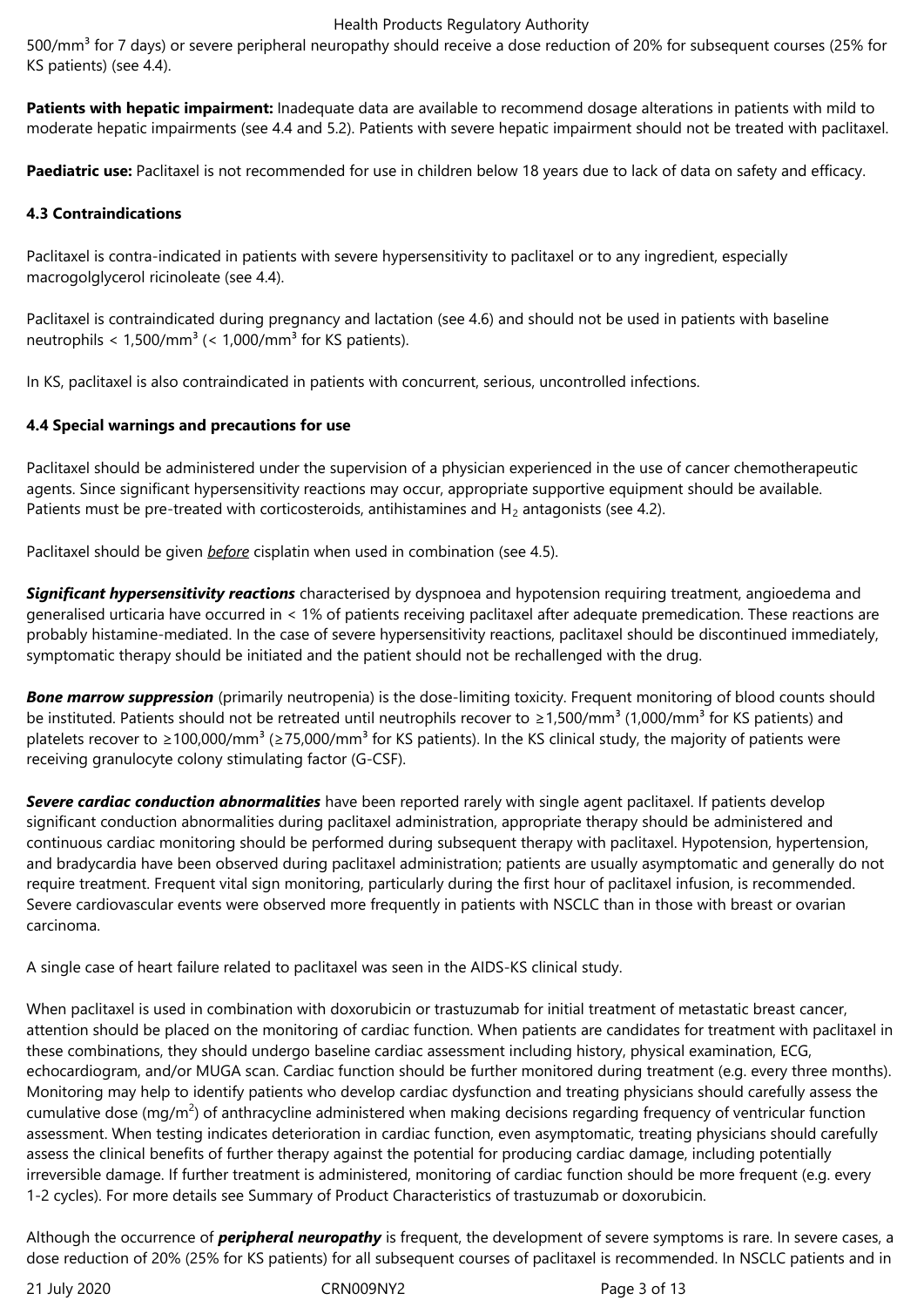ovarian cancer patients treated in the first-line setting, the administration of paclitaxel as a three hour infusion in combination with cisplatin, resulted in a greater incidence of severe neurotoxicity than both single agent paclitaxel and cyclophosphamide followed by cisplatin.

*Patients with hepatic impairment* may be at increased risk of toxicity, particularly grade III-IV myelosuppression. There is no evidence that the toxicity of paclitaxel is increased when given as a three-hour infusion to patients with mildly abnormal liver function. When paclitaxel is given as a longer infusion, increased myelosuppression may be seen in patients with moderate to severe hepatic impairment. Patients should be monitored closely for the development of profound myelosuppression (see 4.2). Inadequate data are available to recommend dosage alterations in patients with mild to moderate hepatic impairments (see 5.2).

No data are available for patients with severe baseline cholestasis. Patients with severe hepatic impairment should not be treated with paclitaxel.

Since paclitaxel 6mg/ml infusion contains ethanol (396 mg/ml), consideration should be given to possible CNS and other effects.

Special care should be taken to avoid intra-arterial application of paclitaxel, since in animal studies testing for local tolerance severe tissue reactions were observed after intra-arterial application.

*Pseudomembranous colitis* has been rarely reported including cases in patients who have not been concomitantly treated with antibiotics. This reaction should be considered in the differential diagnosis of cases of severe or persistent diarrhoea occurring during or shortly after treatment with paclitaxel.

Paclitaxel in combination with radiation of the lung, irrespective of their chronological order, may contribute to the development of *interstitial pneumonitis*.

In KS patients, *severe mucositis* is rare. If severe reactions occur, the paclitaxel dose should be reduced by 25%.

*Sexually active fertile female and male* patients should use effective methods of contraception during treatment and up to six months after treatment and one month after treatment for women (see section 4.6). Hormonal contraception is contraindicated in hormone receptor positive tumors.

This product contains macrogolglycerol ricinoleate which may cause severe allergic reactions.

# **4.5 Interaction with other medicinal products and other forms of interactions**

Paclitaxel clearance is not affected by cimetidine premedication.

The recommended regimen of paclitaxel administration for the first-line chemotherapy of ovarian carcinoma is for paclitaxel to be given before cisplatin.

When paclitaxel is given before cisplatin, the safety profile of paclitaxel is consistent with that reported for single-agent use. When paclitaxel was given after cisplatin, patients showed a more profound myelosuppression and an approximately 20% decrease in paclitaxel clearance. Patients treated with paclitaxel and cisplatin may have an increased risk of renal failure as compared to cisplatin alone in gynaecological cancers.

Since the elimination of doxorubicin and its active metabolites can be reduced when paclitaxel and doxorubicin are given closer in time, paclitaxel for initial treatment of metastatic breast cancer should be administered 24 hours after doxorubicin (see 5.2).

The metabolism of paclitaxel is catalysed, in part, by cytochrome P450 isoenzymes CYP2C8 and 3A4 (see 5.2). Clinical studies have demonstrated that CYP2C8-mediated metabolism of paclitaxel, to 6α-hydroxypaclitaxel, is the major metabolic pathway in humans. Concurrent administration of ketoconazole, a known potent inhibitor of CYP3A4, does not inhibit the elimination of paclitaxel in patients; thus, both medicinal products may be administered together without dosage adjustment. Further data on the potential of drug interactions between paclitaxel and other CYP3A4 substrates/inhibitors are limited. Therefore, caution should be exercised when administering paclitaxel concomitantly with medicines known to inhibit (e.g. erythromycin, fluoxetine, gemfibrozil) or induce (e.g. rifampicin, carbamazepine, phenytoin, phenobarbital, efavirenz, nevirapine) either CYP2C8 or 3A4.

Studies in KS patients, who were taking multiple concomitant medications, suggest that the systemic clearance of paclitaxel was significantly lower in the presence of nelfinavir and ritonavir, but not with indinavir. Insufficient information is available on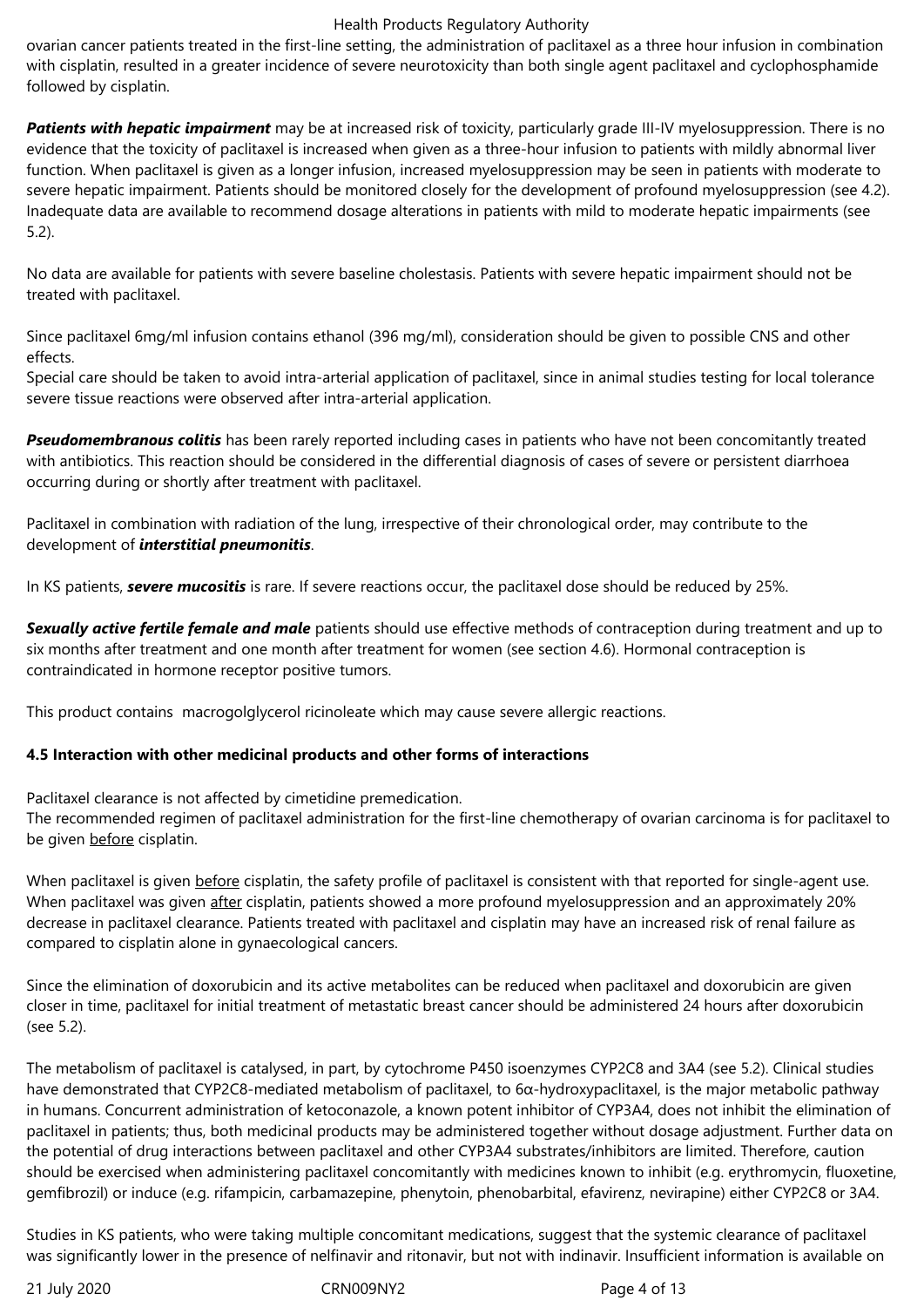interactions with other protease inhibitors. Consequently, paclitaxel should be administered with caution in patients receiving protease inhibitors as concomitant therapy.

## **4.6 Fertility, pregnancy and lactation**

Paclitaxel has been shown to be embryotoxic and foetotoxic in rabbits, and to decrease fertility in rats.

There is no information on the use of paclitaxel in pregnant women. As with other cytotoxic drugs, paclitaxel may cause foetal harm, and is therefore contraindicated during pregnancy. Women should be advised to avoid becoming pregnant during therapy with paclitaxel, and to inform the treating physician immediately should this occur.

Pregnancy should be avoided for at least 6 months after treatment.

It is not known whether paclitaxel is excreted in human milk. Paclitaxel is contraindicated during lactation. Breastfeeding should be discontinued for the duration of paclitaxel therapy.

## **4.7 Effects on ability to drive and use machines**

Paclitaxel has not been demonstrated to interfere with this ability. However, it should be noted that the formulation contains alcohol (see 4.4 and 6.1). The ability to drive or to use machines may be decreased due to alcohol content of this medicinal product.

## **4.8 Undesirable effects**

The frequency and severity of undesirable effects, unless otherwise mentioned, are generally similar between patients receiving paclitaxel for the treatment of ovarian carcinoma, breast carcinoma, or NSCLC. None of the observed toxicities were clearly influenced by age.

The most frequent significant undesirable effect was **bone marrow suppression**. Severe neutropenia (< 500 cells/mm<sup>3</sup>) occurred in 28% of patients, but was not associated with febrile episodes. Only 1% of patients experienced severe neutropenia for 7 days. Thrombocytopenia was reported in 11% of patients. Three percent of patients had a platelet count nadir < 50,000/mm $3$  at least once while on study.

Anaemia was observed in 64% of patients, but was severe (Hb < 5 mmol/l) in only 6% of patients. Incidence and severity of anaemia is related to baseline haemoglobin status.

**Neurotoxicity**, mainly **peripheral neuropathy**, appeared to be more frequent and severe with a 175 mg/m<sup>2</sup> 3-hour infusion (85% neurotoxicity, 15% severe) than with a 135 mg/m<sup>2</sup> 24-hour infusion (25% peripheral neuropathy, 3% severe) when paclitaxel was combined with cisplatin. In NSCLC patients and in ovarian cancer patients treated with paclitaxel over three hours followed by cisplatin, there is an apparent increase in the incidence of severe neurotoxicity. Peripheral neuropathy can occur following the first course and can worsen with increasing exposure to paclitaxel. Peripheral neuropathy was the cause of paclitaxel discontinuation in a few cases. Sensory symptoms have usually improved or resolved within several months of paclitaxel discontinuation. Pre-existing neuropathies resulting from prior therapies are not a contraindication for paclitaxel therapy.

Furthermore, it has been demonstrated that peripheral neuropathies can persist beyond 6 months of paclitaxel discontinuation.

**Arthralgia ormyalgia** affected 60% of patients and was severe in 13% of patients.

**A significant hypersensitivity reaction** with possible fatal outcome (defined as hypotension requiring therapy, angioedema, respiratory distress requiring bronchodilator therapy, or generalised urticaria) occurred in two (< 1%) of patients. Thirty-four percent of patients (17% of all courses) experienced minor hypersensitivity reactions. These minor reactions, mainly flushing and rash, did not require therapeutic intervention nor did they prevent continuation of paclitaxel therapy.

**Injection site reactions**during intravenous administration may lead to localised oedema, pain, erythema, and induration; on occasion, extravasation can result in cellulitis. Skin sloughing and/or peeling has been reported, sometimes related to extravasation. Skin discoloration may also occur. Recurrence of skin reactions at a site of previous extravasation following administration of paclitaxel at a different site, i.e. "recall", has been reported rarely. A specific treatment for extravasation reactions is unknown at this time.

21 July 2020 CRN009NY2 Page 5 of 13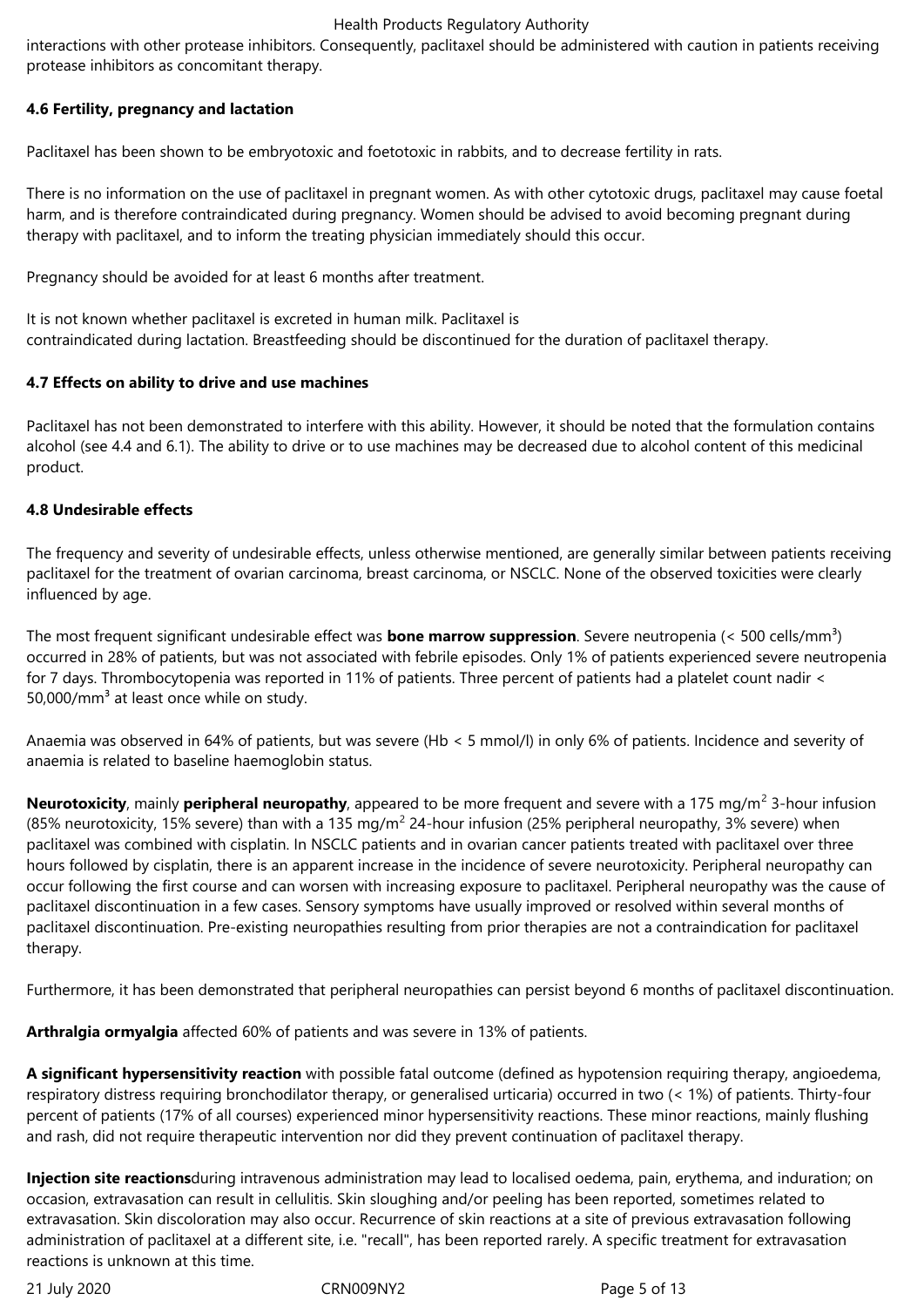Below lists undesirable effects regardless of severity associated with the administration of single agent paclitaxel administered as a three hour infusion in the metastatic setting and adverse reactions from post-marketing experience which may be attributed to paclitaxel regardless of the treatment regimen.

The frequency of undesirable effects listed below is defined using the following convention: very common ( $\geq 1/10$ ); common (≥1/100, <1/10); uncommon (≥1/1,000, < 1/100); rare (≥1/10,000, < 1/1,000); very rare (< 1/10,000), and not known (cannot be estimated from the available data).

#### **Infections and infestations:**

*Verycommon:* infection (mainly urinary tract and upper respiratory tract infections), with reported cases of fatal outcome

*Uncommon:*septic shock

*Rare:*pneumonia, peritonitis, sepsis

#### **Blood andthe lymphatic system disorders:**

*Verycommon:* myelosuppression, neutropenia, anaemia, thrombocytopenia, leucopenia, bleeding

*Rare:* febrile neutropenia

*Very rare:*acute myeloid leukaemia, myelodysplastic syndrome

#### **Immune system disorders:**

*Verycommon:* minor hypersensitivity reactions (mainly flushing and rash)

*Uncommon:* significant hypersensitivity reactions requiring therapy (e.g., hypotension, angioneurotic oedema, respiratory distress, generalised urticaria, chills, back pain, chest pain, tachycardia, abdominal pain, pain in extremities, diaphoresis and hypertension)

*Rare:*anaphylactic reactions

*Very rare:* anaphylactic shock

#### **Metabolism and nutrition disorders:**

*Very rare:* anorexia

**Psychiatric disorders:**

*Very rare:* confusional state

#### **Nervous system disorders:**

*Verycommon:* neurotoxicity (mainly: peripheral neuropathy\*)

*Rare:*motor neuropathy (with resultant minor distal weakness)

*Very rare:* autonomic neuropathy (resulting in paralytic ileus and orthostatic hypotension), grand mal seizures, convulsions, encephalopathy, dizziness, headache, ataxia

\* Can persist beyond 6 months of paclitaxel discontinuation

#### **Eye disorders:**

*Veryrare:* optic nerve and/or visual disturbances (scintillating scotomata), particularly in patients who have received higher doses than recommended

#### **Earand labyrinth disorders:**

*Very rare*: ototoxicity, hearing loss, tinnitus, vertigo

**Cardiac disorders:** *Common:*bradycardia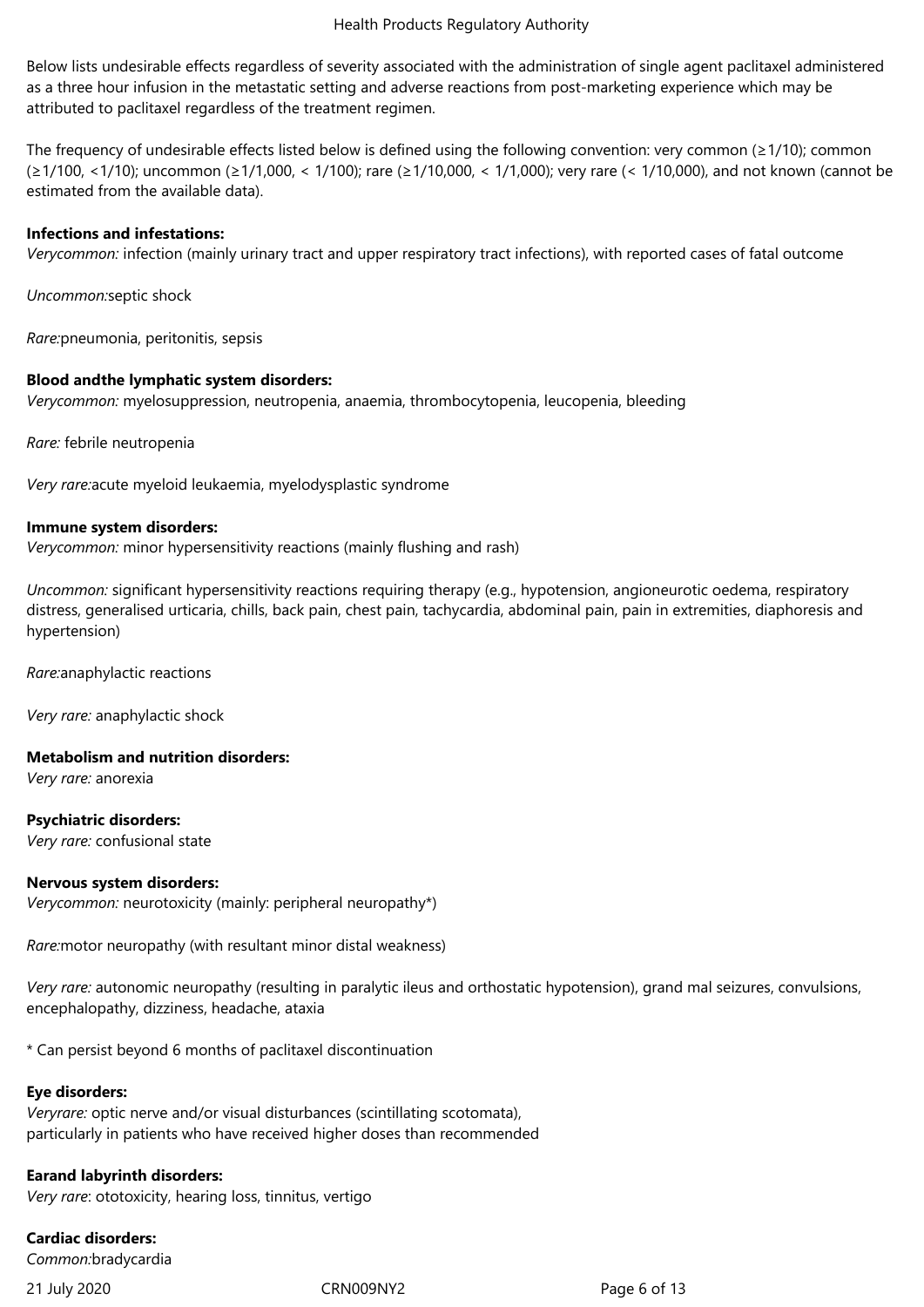*Uncommon:* cardiomyopathy, asymptomatic ventricular tachycardia, tachycardia with bigeminy, AV block and syncope, myocardial infarction

*Very rare:* atrial fibrillation, supraventricular tachycardia

## **Vascular disorders:**

*Verycommon:* hypotension

*Uncommon:*hypertension, thrombosis, thrombophlebitis

*Very rare:* shock

## **Respiratory, thoracic and mediastinal disorders:**

*Rare:*dyspnoea, pleural effusion, interstitial pneumonia, lung fibrosis, pulmonary embolism, respiratory failure

*Very rare:* cough

## **Gastrointestinal disorders:**

*Verycommon:* nausea, vomiting, diarrhoea, mucosal inflammation

*Rare:*bowel obstruction, bowel perforation, ischaemic colitis, pancreatitis

*Very rare:* mesenteric thrombosis, pseudomembranous colitis, oesophagitis, constipation, ascites, neutropenic colitis

## **Hepato-biliary disorders:**

*Very rare:*hepatic necrosis, hepatic encephalopathy (both with reported cases of fatal outcome)

## **Skin and subcutaneous tissue disorders:**

*Verycommon:* alopecia

*Common:*transient and mild nail and skin changes

*Rare:*pruritus, rash, erythema

*Very rare:* Stevens-Johnson syndrome, epidermal necrolysis, erythema multiforme, exfoliative dermatitis, urticaria, onycholysis (patients on therapy should wear sun protection on hands and feet)

*Not known:* Palmar-plantar erythrodysesthesia syndrome (as reported in the post marketing surveillance of paclitaxel)

# **Musculoskeletal, connective tissue and bone disorders**:

*Very common:*arthralgia, myalgia

# **General disorders and administration site conditions:**

*Common:* injection site reactions (including localised oedema, pain, erythema, induration, on occasion extravasation can result in cellulitis)

*Rare:*asthenia, pyrexia, dehydration, oedema, malaise

#### **Investigations:**

*Common:* severe elevation in AST (SGOT), severe elevation in alkaline phosphatase

*Uncommon:*severe elevation in bilirubin

*Rare:* increase in blood creatinine

Breast cancer patients who received paclitaxel in the adjuvant setting following AC experienced more neurosensory toxicity, hypersensitivity reactions, arthralgia/myalgia, anaemia, infection, fever, nausea/vomiting and diarrhoea than patients who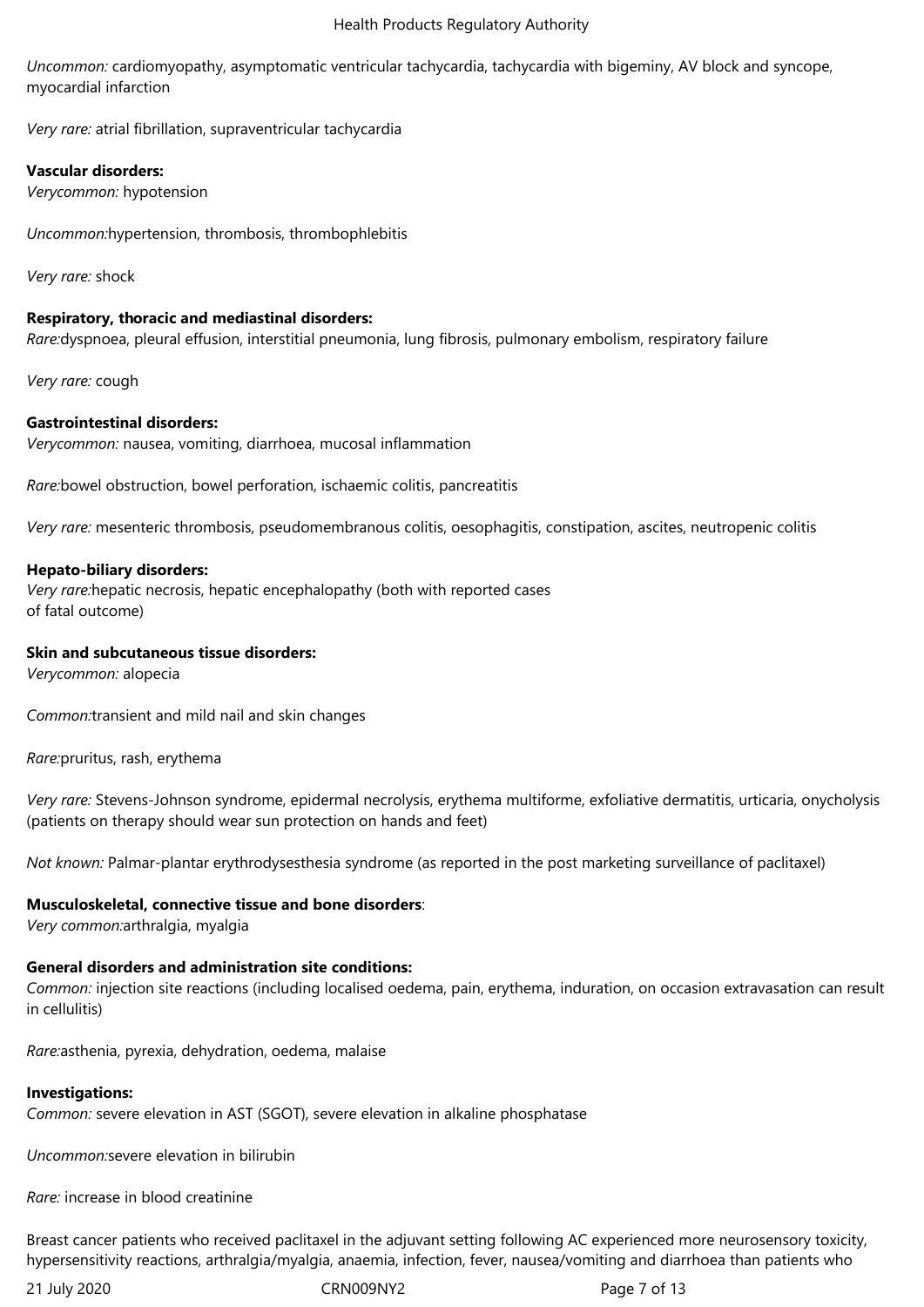received AC alone. However, the frequency of these events was consistent with the use of single agent paclitaxel, as reported above.

# **Combination treatment**

When administered as a three hour infusion for the first-line chemotherapy of ovarian cancer, neurotoxicity, arthralgia/myalgia, and hypersensitivity were reported as more frequent and severe by patients treated with paclitaxel followed by cisplatin than patients treated with cyclophosphamide followed by cisplatin. Myelosuppression appeared to be less frequent and severe with paclitaxel as a three hour infusion followed by cisplatin compared with cyclophosphamide followed by cisplatin.

For the first line chemotherapy of metastatic breast cancer, neutropenia, anaemia, peripheral neuropathy, arthralgia/myalgia, asthenia, fever, and diarrhoea were reported more frequently and with greater severity when paclitaxel (220 mg/m<sup>2</sup>) was administered as a three-hour infusion 24 hours following doxorubicin (50 mg/m<sup>2</sup>) when compared to standard FAC therapy (5-FU 500 mg/m<sup>2</sup>, doxorubicin 50 mg/m<sup>2</sup>, cyclophosphamide 500 mg/m<sup>2</sup>). Nausea and vomiting appeared to be less frequent and severe with the paclitaxel (220 mg/m<sup>2</sup>) / doxorubicin (50 mg/m<sup>2</sup>) regimen as compared to the standard FAC regimen. The use of corticosteroids may have contributed to the lower frequency and severity of nausea and vomiting in the paclitaxel/doxorubicin arm.

When paclitaxel was administered as a three-hour infusion in combination with trastuzumab for the first line treatment of patients with metastatic breast cancer, the following events (regardless of relationship to paclitaxel or trastuzumab) were reported more frequently than with single agent paclitaxel: heart failure (8% vs 1%), infection (46% vs 27%), chills (42% vs 4%), fever (47% vs 23%), cough (42% vs 22%), rash (39% vs 18%), arthralgia (37% vs 21%), tachycardia (12% vs 4%), diarrhoea (45% vs 30%), hypertonia (11% vs 3%), epistaxis (18% vs 4%), acne (11% vs 3%), herpes simplex (12% vs 3%), accidental injury (13% vs 3%), insomnia (25% vs 13%), rhinitis (22% vs 5%), sinusitis (21% vs 7%), and injection site reaction (7% vs 1%). Some of these frequency differences may be due to the increased number and duration of treatments with paclitaxel/trastuzumab combination vs single agent paclitaxel. Severe events were reported at similar rates for paclitaxel /trastuzumab and single agent paclitaxel. When doxorubicin was administered in combination with paclitaxel in metastatic breast cancer, **cardiac contraction abnormalities**(≥20% reduction of left ventricular ejection fraction) were observed in 15% of patients vs. 10% with standard FAC regimen. **Congestive heart failure**was observed in < 1% in both paclitaxel /doxorubicin and standard FAC arms. Administration of trastuzumab in combination with paclitaxel in patients previously treated with anthracyclines resulted in an increased frequency and severity of **cardiac dysfunction** in comparison with patients treated with paclitaxel single agent (NYHA Class I/II 10% vs. 0%; NYHA Class III/IV 2% vs. 1%) and rarely has been associated with death (see trastuzumab Summary of Product Characteristics). In all but these rare cases, patients responded to appropriate medical treatment.

**Radiation pneumonitis** has been reported in patients receiving concurrent radiotherapy.

#### **AIDS-related Kaposi's sarcoma**

Except for haematologic and hepatic undesirable effects (see below), the frequency and severity of undesirable effects are generally similar between KS patients and patients treated with paclitaxel monotherapy for other solid tumours, based on a clinical study including 107 patients.

Blood and the lymphatic system disorders: bone marrow suppression was the major dose-limiting toxicity. Neutropenia is the most important haematological toxicity. During the first course of treatment, severe neutropenia (< 500 cells/mm<sup>3</sup>) occurred in 20% of patients. During the entire treatment period, severe neutropenia was observed in 39% of patients. Neutropenia was present for >7 days in 41% and for 30-35 days in 8% of patients. It resolved within 35 days in all patients who were followed. The incidence of Grade 4 neutropenia lasting ≥7 days was 22%.

Neutropenic fever related to paclitaxel was reported in 14% of patients and in 1.3% of treatment cycles. There were three septic episodes (2.8%) during paclitaxel administration related to the medicinal product that proved fatal.

Thrombocytopenia was observed in 50% of patients, and was severe (<50,000 cells/mm<sup>3</sup>) in 9%. Only 14% experienced a drop in their platelet count <75,000 cells/mm<sup>3</sup>, at least once while on treatment. Bleeding episodes related to paclitaxel were reported in < 3% of patients, but the haemorrhagic episodes were localised.

Anaemia (Hb < 11 g/dL) was observed in 61% of patients and was severe (Hb < 8 g/dL) in 10%. Red cell transfusions were required in 21% of patients.

**Hepato-biliary disorders:**Among patients > 50% on protease inhibitors) with normal baseline liver function, 28%, 43% and 44% had elevations in bilirubin, alkaline phosphatase and AST (SGOT), respectively. For each of these parameters, the increases were severe in 1% of cases.

21 July 2020 CRN009NY2 Page 8 of 13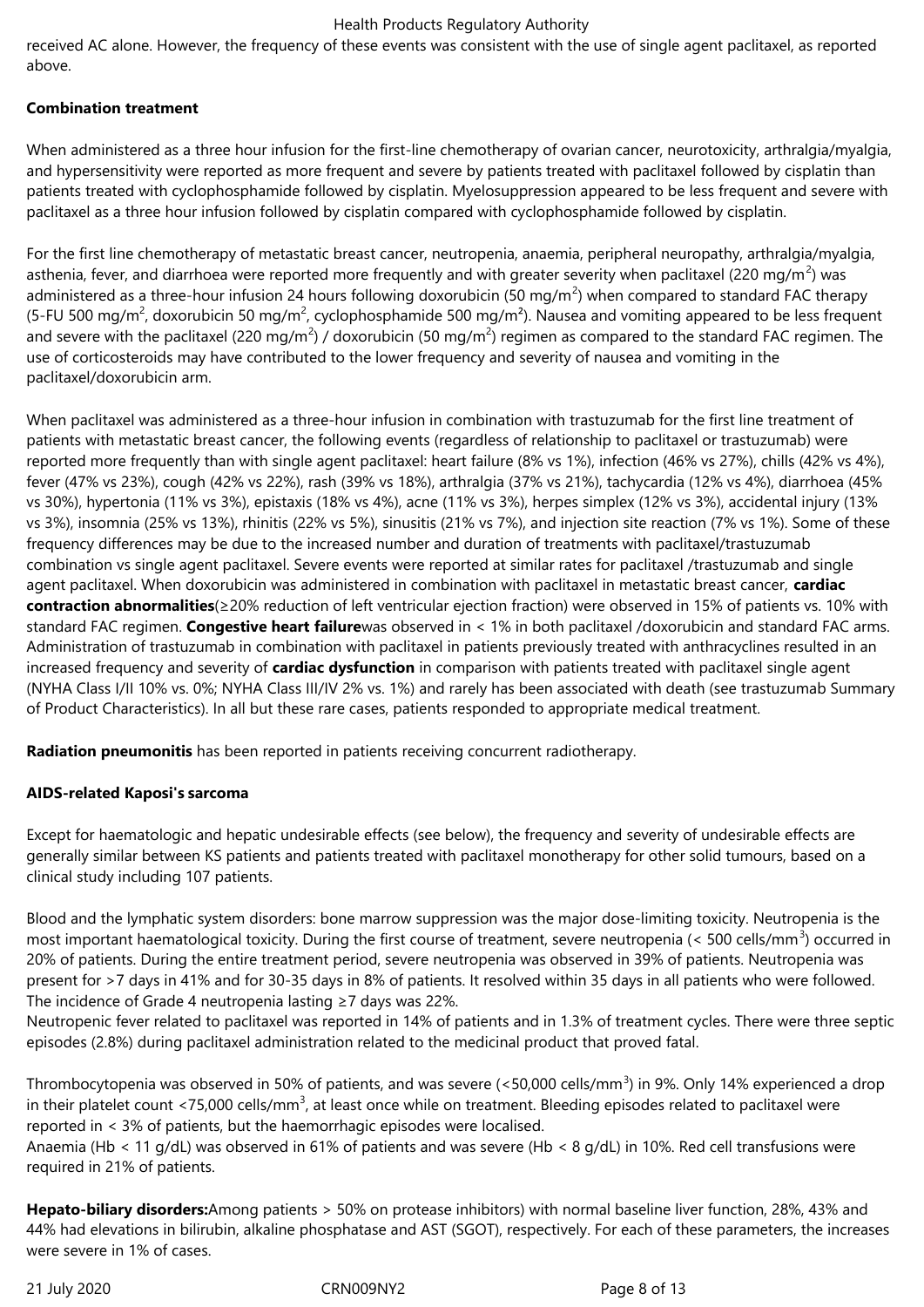# **Reporting of side effects**

# Reportingof suspected adverse reactions

Reporting suspected adverse reactions after authorisation of the medicinal product is important. It allows continued monitoring of the benefit/risk balance of the medicinal product. Healthcare professionals are asked to report any suspected adverse reactions via:

HPRA Pharmacovigilance Website: www.hpra.ie

## **4.9 Overdose**

There is no known antidote for paclitaxel overdosage. The primary anticipated complications of overdosage would consist of bone marrow suppression, peripheral neurotoxicity and mucositis

#### **5 PHARMACOLOGICAL PROPERTIES**

## **5.1 Pharmacodynamic properties**

Pharmacotherapeutic group/ATC code: cystostatic agent, L01C D01.

Paclitaxel is a novel antimicrotubule agent that promotes the assembly of microtubules from tubulin dimers and stabilises microtubules by preventing depolymerization. This stability results in the inhibition of the normal dynamic reorganisation of the microtubule network that is essential for vital interphase and mitotic cellular functions. In addition, paclitaxel induces abnormal arrays or bundles of microtubules throughout the cell cycle and multiple asters of microtubules during mitosis.

In the first-line chemotherapy of ovarian carcinoma, the safety and efficacy of paclitaxel were evaluated in two major, randomised, controlled (vs. cyclophosphamide 750 mg/m<sup>2</sup> / cisplatin 75 mg/m<sup>2</sup>) trials. In the Intergroup trial (BMS CA139-209), over 650 patients with stage II<sub>b-c</sub>, III or IV primary ovarian cancer received a maximum of 9 treatment courses of paclitaxel (175 mg/m<sup>2</sup> over three hr) followed by cisplatin (75 mg/m<sup>2</sup>) or control.

The second major trial (GOG-111/BMS CA139-022) evaluated a maximum of six courses of either paclitaxel (135 mg/m<sup>2</sup> over 24 hrs) followed by cisplatin (75 mg/m<sup>2</sup>) or control in over 400 patients with stage III/IV primary ovarian cancer, with a> 1 cm residual disease after staging laparotomy, or with distant metastases. While the two different paclitaxel posologies were not compared with each other directly, in both trials patients treated with paclitaxel in combination with cisplatin had a significantly higher response rate, longer time to progression, and longer survival time when compared with standard therapy. Increased neurotoxicity, arthralgia/myalgia but reduced myelosuppression were observed in advanced ovarian cancer patients administered three-hour infusion paclitaxel/cisplatin as compared to patients who received cyclophosphamide/cisplatin.

In the adjuvant treatment of breast carcinoma, 3121 patients with node positive breast carcinoma were treated with adjuvant paclitaxel therapy or no chemotherapy following four courses of doxorubicin and cyclophosphamide (CALGB 9344, BMS CA 139-223). Median follow-up was 69 months. Overall, paclitaxel patients had a significant reduction of 18% in the risk of disease recurrence relative to patients receiving AC alone ( $p = 0.0014$ ), and a significant reduction of 19% in the risk of death ( $p =$ 0.0044) relative to patients receiving AC alone. Retrospective analyses show benefit in all patient subsets. In patients with hormone receptor negative/ unknown tumours, reduction in risk of disease recurrence was 28% (95%CI: 0.59-0.86). In the patient subgroup with hormone receptor positive tumours, the risk reduction of disease recurrence was 9% (95%CI: 0.78-1.07). However, the design of the study did not investigate the effect of extended AC therapy beyond four cycles. It cannot be excluded on the basis of this study alone that the observed effects could be partly due to the difference in duration of chemotherapy between the two arms (AC 4 cycles; AC + paclitaxel eight cycles). Therefore, adjuvant treatment with paclitaxel should be regarded as an alternative to extended AC therapy.

In a second large clinical study in adjuvant node positive breast cancer with a similar design, 3060 patients were randomized to receive or not four courses of paclitaxel at a higher dose of 225 mg/m<sup>2</sup> following four courses of AC (NSABP B-28, BMS CA139-270). At a median follow-up of 64 months, Paclitaxel patients had a significant reduction of 17% in the risk of disease recurrence relative to patients who received AC alone ( $p = 0.006$ ); paclitaxel treatment was associated with a reduction in the risk of death of 7% (95%CI: 0.78-1.12). All subset analyses favoured the paclitaxel arm. In this study patients with hormone receptor positive tumour had a reduction in the risk of disease recurrence of 23% (95%CI: 0.6-0.92); in the patient subgroup with hormone receptor negative tumour the risk reduction of disease recurrence was 10% (95%CI: 0.7-1.11).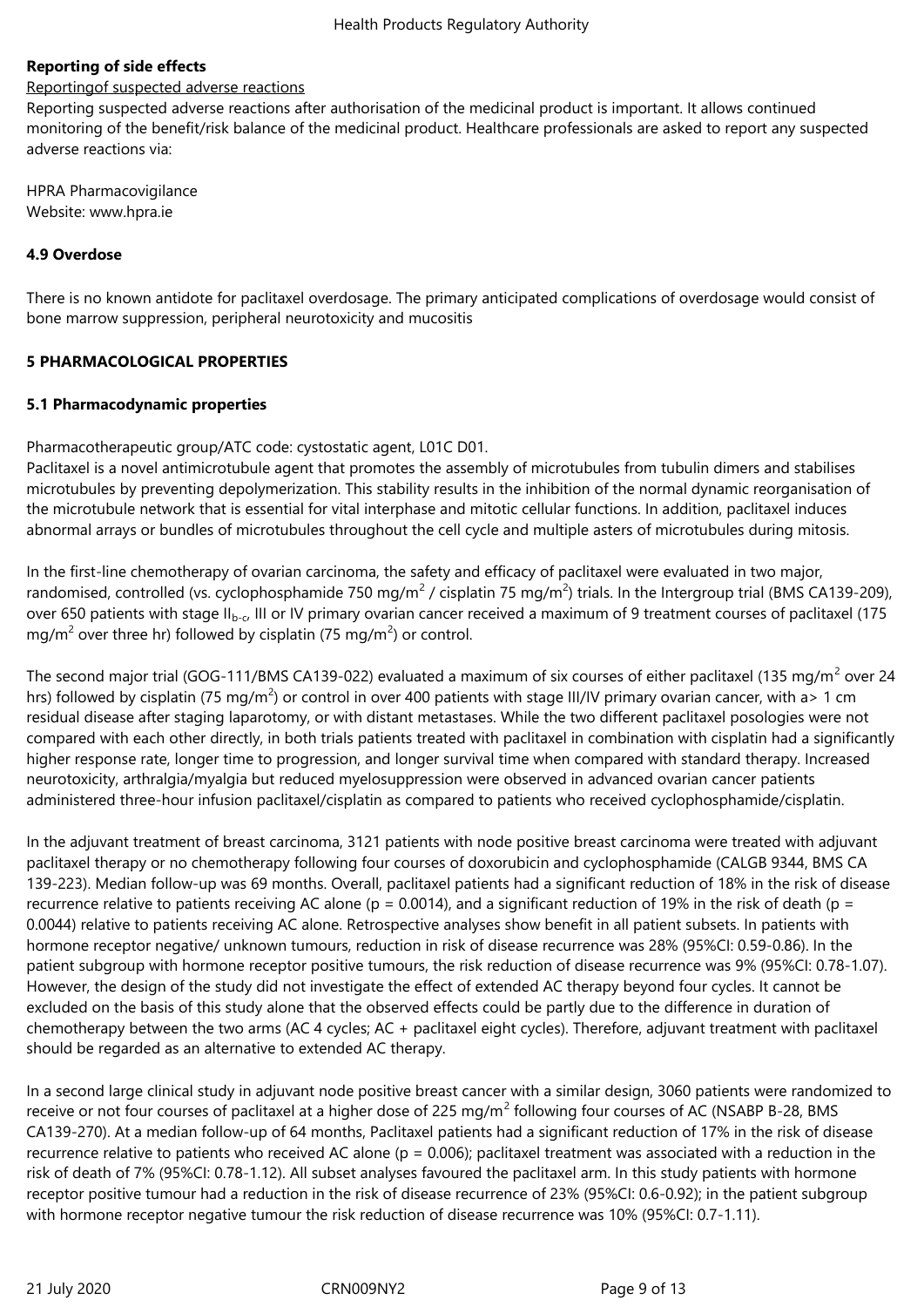In the first-line treatment of metastatic breast cancer, the efficacy and safety of paclitaxel were evaluated in two pivotal, phase III, randomised, controlled open-label trials.

In the first study (BMS CA139-278), the combination of bolus doxorubicin (50 mg/m<sup>2</sup>) followed after 24 hours by paclitaxel (220 mg/m<sup>2</sup> by 3-hour infusion) (AT), was compared versus standard FAC regimen (5-FU 500 mg/m<sup>2</sup>, doxorubicin 50 mg/m<sup>2</sup>, cyclophosphamide 500 mg/m<sup>2</sup>), both administered every three weeks for eight courses. In this randomised study, 267 patients with metastatic breast cancer, who had either received no prior chemotherapy or only non-anthracycline chemotherapy in the adjuvant setting, were enrolled. Results showed a significant difference in time to progression for patients receiving AT compared to those receiving FAC (8.2 vs. 6.2 months; p= 0.029). The median survival was in favour of Paclitaxel/doxorubicin vs. FAC (23.0 vs. 18.3 months; p= 0.004). In the AT and FAC treatment arm 44% and 48% respectively received follow-up chemotherapy which included taxanes in 7% and 50% respectively. The overall response rate was also significantly higher in the AT arm compared to the FAC arm (68% vs. 55%). Complete responses were seen in 19% of the Paclitaxel/doxorubicin arm patients vs. 8% of the FAC arm patients. All efficacy results have been subsequently confirmed by a blinded independent review.

In the second pivotal study, the efficacy and safety of the paclitaxel and trastuzumab combination was evaluated in a planned subgroup analysis (metastatic breast cancer patients who formerly received adjuvant anthracyclines) of the study HO648g. The efficacy of trastuzumab in combination with paclitaxel in patients who did not receive prior adjuvant anthracyclines has not been proven. The combination of trastuzumab (4 mg/kg loading dose then 2 mg/kg weekly) and paclitaxel (175 mg/m<sup>2</sup>) 3-hour infusion, every three weeks was compared to single-agent paclitaxel (175 mg/m<sup>2</sup>) three-hour infusion, every three weeks in 188 patients with metastatic breast cancer over expressing HER2 (2+ or 3+ as measured by immunohistochemistry), who had previously been treated with anthracyclines. Paclitaxel was administered every three weeks for at least six courses while trastuzumab was given weekly until disease progression.

The study showed a significant benefit for the paclitaxel /trastuzumab combination in terms of time to progression (6.9 vs. 3.0 months), response rate (41% vs. 17%), and duration of response (10.5 vs. 4.5 months) when compared to paclitaxel alone. The most significant toxicity observed with the paclitaxel /trastuzumab combination was cardiac dysfunction (see 4.8).

In the treatment of advanced NSCLC, paclitaxel 175 mg/m<sup>2</sup> followed by cisplatin 80 mg/m<sup>2</sup> has been evaluated in two phase III trials (367 patients on paclitaxel containing regimens). Both were randomised trials, one compared to treatment with cisplatin 100 mg/m<sup>2</sup>, the other used teniposide 100 mg/m<sup>2</sup> followed by cisplatin 80 mg/m<sup>2</sup> as comparator (367 patients on comparator). Results in each trial were similar. For the primary outcome of mortality, there was no significant difference between the paclitaxel containing regimen and the comparator (median survival times 8.1 and 9.5 months on paclitaxel containing regimens, 8.6 and 9.9 months on comparators). Similarly, for progression-free survival there was no significant difference between treatments. There was a significant benefit in terms of clinical response rate. Quality of life results are suggestive of a benefit on paclitaxel containing regimens in terms of appetite loss and provide clear evidence of the inferiority of paclitaxel containing regimens in terms of peripheral neuropathy ( $p < 0.008$ ).

In the treatment of AIDS-related KS, the efficacy and safety of paclitaxel were investigated in a non-comparative study in patients with advanced KS, previously treated with systemic chemotherapy. The primary end-point was best tumour response. Of the 107 patients, 63 were considered resistant to liposomal anthracyclines. This subgroup is considered to constitute the core efficacy population. The overall success rate (complete/partial response) after 15 cycles of treatment was 57% (CI 44 - 70%) in liposomal anthracycline-resistant patients. Over 50% of the responses were apparent after the first three cycles. In liposomal anthracycline-resistant patients, the response rates were comparable for patients who had never received a protease inhibitor (55.6%) and those who received one at least two months prior to treatment with paclitaxel (60.9%). The median time to progression in the core population was 468 days (95% CI 257-NE). Median survival could not be computed, but the lower 95% bound was 617 days in core patients.

# **5.2 Pharmacokinetic properties**

Following intravenous administration, paclitaxel exhibits a biphasic decline in plasma concentrations.

The pharmacokinetics of paclitaxel were determined following three and 24 hour infusions at doses of 135 and 175 mg/m<sup>2</sup>.

Mean terminal half-life estimates ranged from 3.0 to 52.7 hours, and mean, non-compartmentally derived, values for total body clearance ranged from 11.6 to 24.0 l/hr/m<sup>2</sup>; total body clearance appeared to decrease with higher plasma concentrations of paclitaxel. Mean steady-state volume of distribution ranged from 198 to 688 l/m², indicating extensive extravascular distribution and/or tissue binding. With the 3-hour infusion, increasing doses result in non-linear pharmacokinetics. For the 30% increase in dose from 135 mg/m<sup>2</sup> to 175 mg/m<sup>2</sup>, the C<sub>max</sub> and AUC-∞ values increased 75% and 81%, respectively.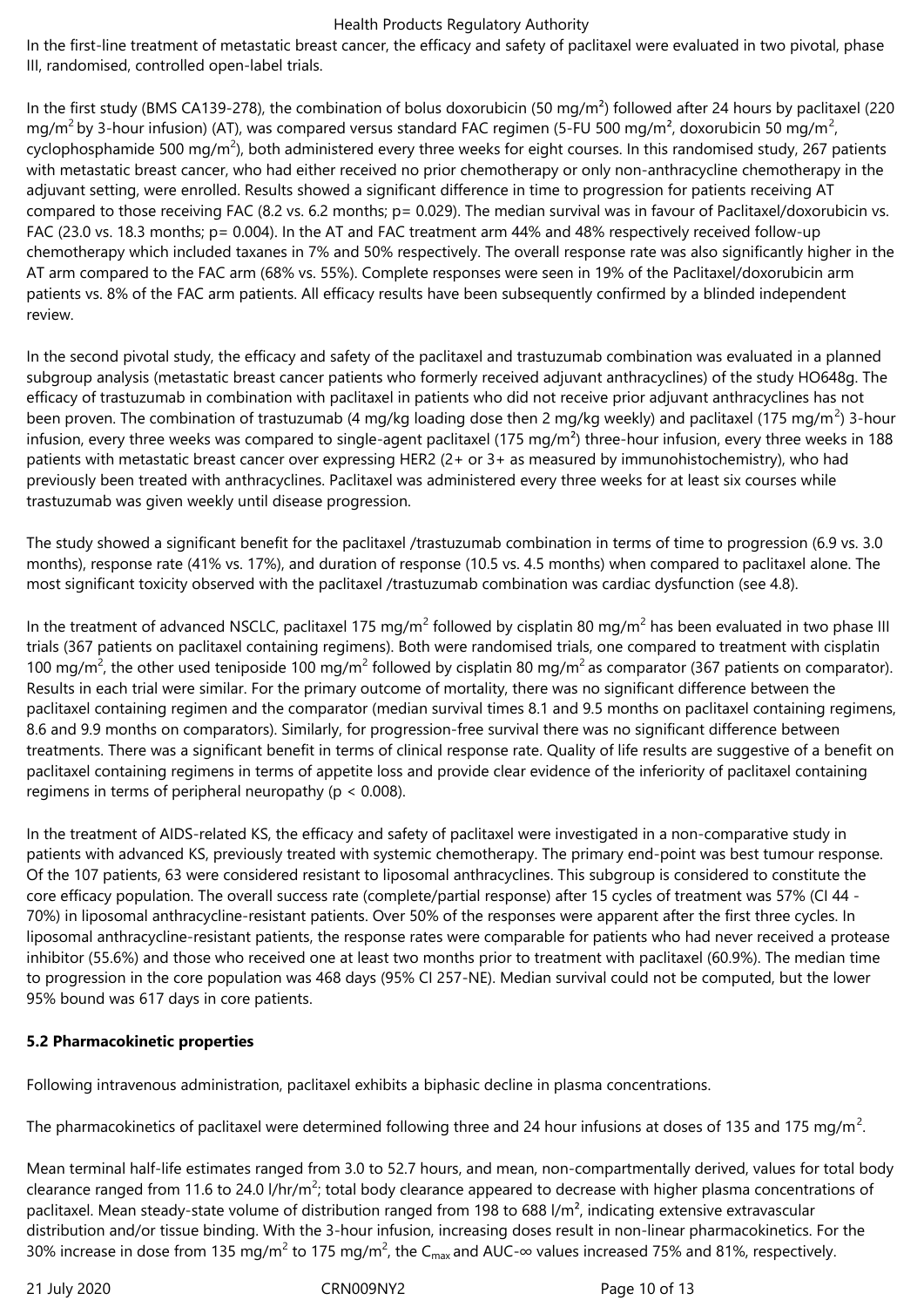Following an intravenous dose of 100 mg/ m<sup>2</sup> given as a three-hour infusion to 19 KS patients, the mean C<sub>max</sub> was 1,530 ng/ml (range 761 - 2,860 ng/ml) and the mean AUC 5,619 ng.hr/ml (range 2,609 - 9,428 ng.hr/ml). Clearance was 20.6 l/h/ m<sup>2</sup> (range 11-38) and the volume of distribution was 291 I/  $m^2$  (range 121-638). The terminal elimination half-life averaged 23.7 hours (range 12 - 33).

Intrapatient variability in systemic paclitaxel exposure was minimal. There was no evidence for accumulation of paclitaxel with multiple treatment courses.

*In vitro* studies of binding to human serum proteins indicate that 89-98% of drug is bound. The presence of cimetidine, ranitidine, dexamethasone or diphenhydramine did not affect protein binding of paclitaxel.

The disposition of paclitaxel has not been fully elucidated in humans. Mean values for cumulative urinary recovery of unchanged drug have ranged from 1.3 to 12.6% of the dose, indicating extensive non-renal clearance. Hepatic metabolism and biliary clearance may be the principal mechanism for disposition of paclitaxel. Paclitaxel appears to be metabolised primarily by cytochrome P450 enzymes. Following administration of a radiolabelled paclitaxel, an average of 26, 2 and 6% of the radioactivity was excreted in the faeces as 6α-hydroxypaclitaxel, 3'-p-hydroxypaclitaxel, and 6α-3'-p-dihydroxy-paclitaxel, respectively. The formation of these hydroxylated metabolites is catalysed by CYP2C8, -3A4, and both -2C8 and -3A4 respectively. The effect of renal or hepatic dysfunction on the disposition of paclitaxel following a 3-hour infusion has not been investigated formally. Pharmacokinetic parameters obtained from one patient undergoing haemodialysis who received a three-hour infusion of paclitaxel 135 mg/m<sup>2</sup> were within the range of those defined in non-dialysis patients.

In clinical trials where paclitaxel and doxorubicin were administered concomitantly, the distribution and elimination of doxorubicin and its metabolites were prolonged. Total plasma exposure to doxorubicin was 30% higher when paclitaxel immediately followed doxorubicin than when there was a 24-hour interval between drugs. For use of paclitaxel in combination with other therapies, please consult the Summary of Product Characteristics of cisplatin, doxorubicin or trastuzumab for information on the use of these medicinal products.

## **5.3 Preclinical safety data**

The carcinogenic potential of paclitaxel has not been studied. However, paclitaxel is a potential carcinogenic and genotoxic agent, based upon its pharmacodynamic mechanism of action. Paclitaxel has been shown to be mutagenic in both *in vitro* and *in vivo* mammalian test systems.

#### **6 PHARMACEUTICAL PARTICULARS**

#### **6.1 List of excipients**

Citric acid, anhydrous Macrogolglycerol ricinoleate Ethanol, 96% Nitrogen

#### **6.2 Incompatibilities**

Macrogolglycerol ricinoleate can result in DEHP [di-(2-ethylhexyl) phthalate] leaching from plasticised polyvinyl chloride (PVC) containers, at levels which increase with time and concentration. Consequently, the preparation, storage and administration of diluted paclitaxel concentrate should be carried out using non-PVC-containing equipment.

# **6.3 Shelf life**

Under recommended storage conditions, the unopened product is stable for up to 24 months

For diluted solution, chemical and physical in-use stability has been demonstrated for 24 hours at 25°C. From a microbiological point of view, the diluted product should be used immediately. If not used immediately, in-use storage times and conditions prior to use are the responsibility of the user and would normally not be longer than 24 hours at 2 to 8°C, unless reconstitution/dilution has taken place in controlled and validated aseptic conditions. Diluted solution should be for single use only.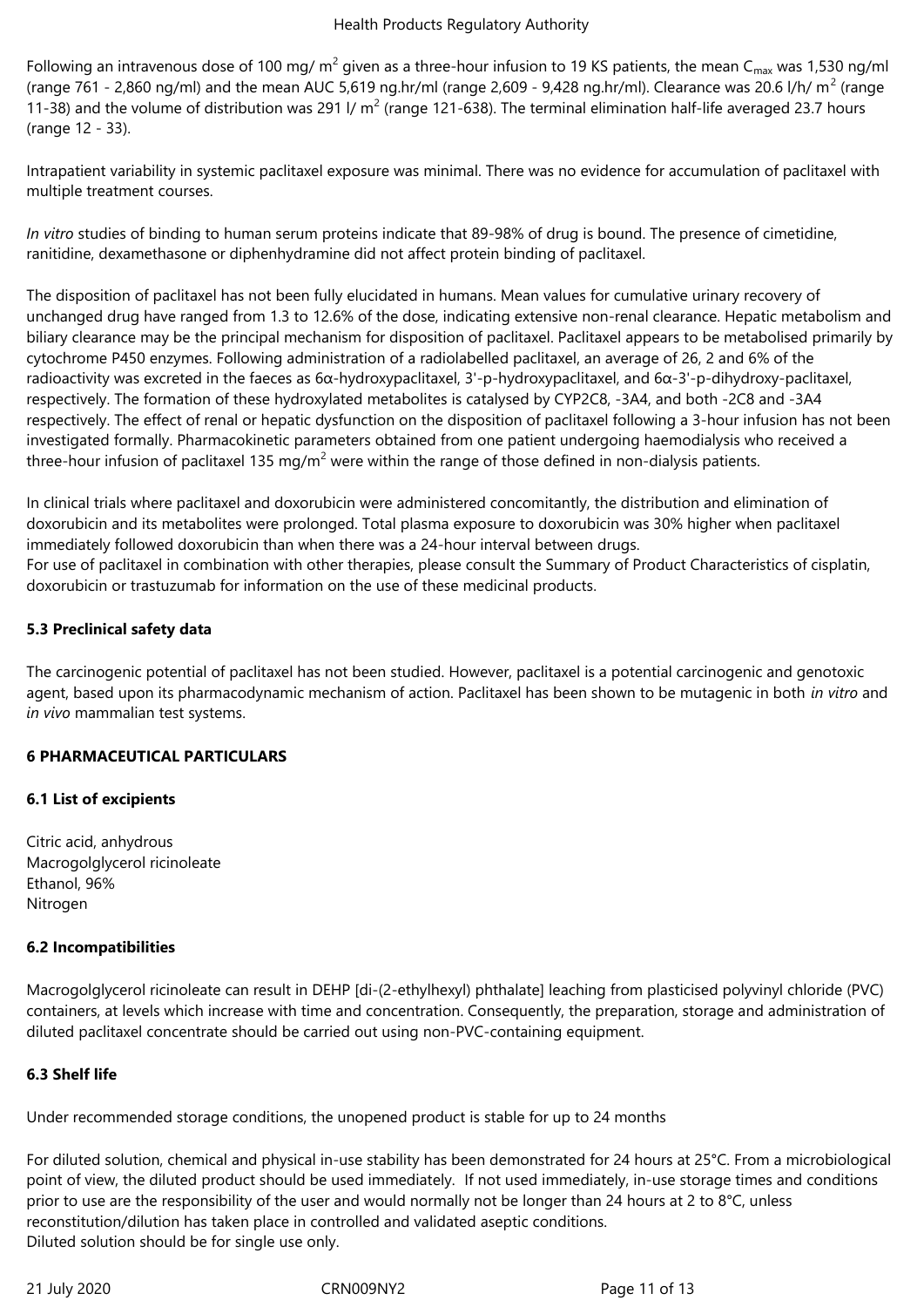# **6.4 Special precautions for storage**

Do not store above 25°C. Keep vial in the outer carton, in order to protect from light.

After dilution:

Chemical and physical in use stability has been demonstrated for 24 hours at 25°C. From a microbiological point of view, once opened, the product may be stored for a maximum of 28 days at 25°C. Other in use storage times and conditions are the responsibility of the user.

The diluted solution should not be refrigerated or frozen

# **6.5 Nature and contents of container**

Colourless Type I glass vial with fluropolymer-coated chlorobutyl rubber stoppers and aluminium overseal.

Packs of 1 vial containing 5 ml, 16.7 ml and 50 ml of Paclitaxel 6 mg/ml Concentrate for Solution for Infusion.

Not all pack sizes may be marketed.

## **6.6 Special precautions for disposal**

Handling: as with all antineoplastic agents, caution should be exercised when handling Paclitaxel 6mg/ml Concentrate for Solution for Infusion. Dilution should be carried out under aseptic conditions by trained personnel in a designated area. -

## *Protection instructions for preparation of Paclitaxel solution for infusion*

1. Protective chamber should be used and protective gloves as well as protective gown should be worn. If there is no protective chamber available mouth cover and goggles should be used.

2. Pregnant women or women who may become pregnant, should not handle this product.

3. Opened containers, like injection vials and infusion bottles and used canules, syringes, catheters, tubes, and residuals of cytostatics should be considered as hazardous waste and undergo disposal according to local guidelines for the handling of HAZARDOUS WASTE.

4. Follow the instructions below in case of spillage:- protective clothing should be worn - broken glass should be collected and placed in the container for HAZARDOUS WASTE - contaminated surfaces should be flushed properly with copious amounts of cold water - the flushed surfaces should then be wiped thoroughly and the materials used for wiping should be disposed as HAZARDOUS WASTE

5. In the event of Paclitaxel being in contact with the skin, the area should be rinsed with plenty of running water and then washed with soap and water. In case of contact with mucous membranes, wash the contacted area thoroughly with water. If you have any discomfort, contact a doctor.

6. In case of contact of Paclitaxel with eyes, wash them thoroughly with plenty of cold water. Contact an ophthalmologist immediately.

If unopened vials are refrigerated, a precipitate may form that redissolves with little or no agitation upon reaching room temperature. Product quality is not affected. If the solution remains cloudy or if an insoluble precipitate is noted, the vial should be discarded.

The Chemo-Dispensing Pin device or similar devices with spikes should not be used since they can cause the vial stopper to collapse, resulting in loss of sterile integrity.

Preparation for IV administration: Prior to infusion, Paclitaxel 6 mg/ml Concentrate for Solution for Infusion must be diluted, using aseptic techniques, in 0.9% sodium chloride injection, or 5% glucose injection, or 5% glucose and 0.9% sodium chloride injection, or 5% glucose in Ringer's Injection, to a final concentration of 0.3 to 1.2 mg/mL.

Solutions prepared for infusion are stable for 24 hours at 25°C. Following multiple needle entries and product withdrawals, paclitaxel infusion multidose vials maintain microbial, chemical and physical stability for up to 28 days at 25°C. Other in-use storage times and conditions are the responsibility of the user. Diluted solutions should not be refrigerated.

Upon preparation, solutions may show haziness, which is attributed to the formulation vehicle, and is not removed by filtration. Paclitaxel infusion should be administered through an in-line filter with a microporous membrane ≤ 0.22 microm. No